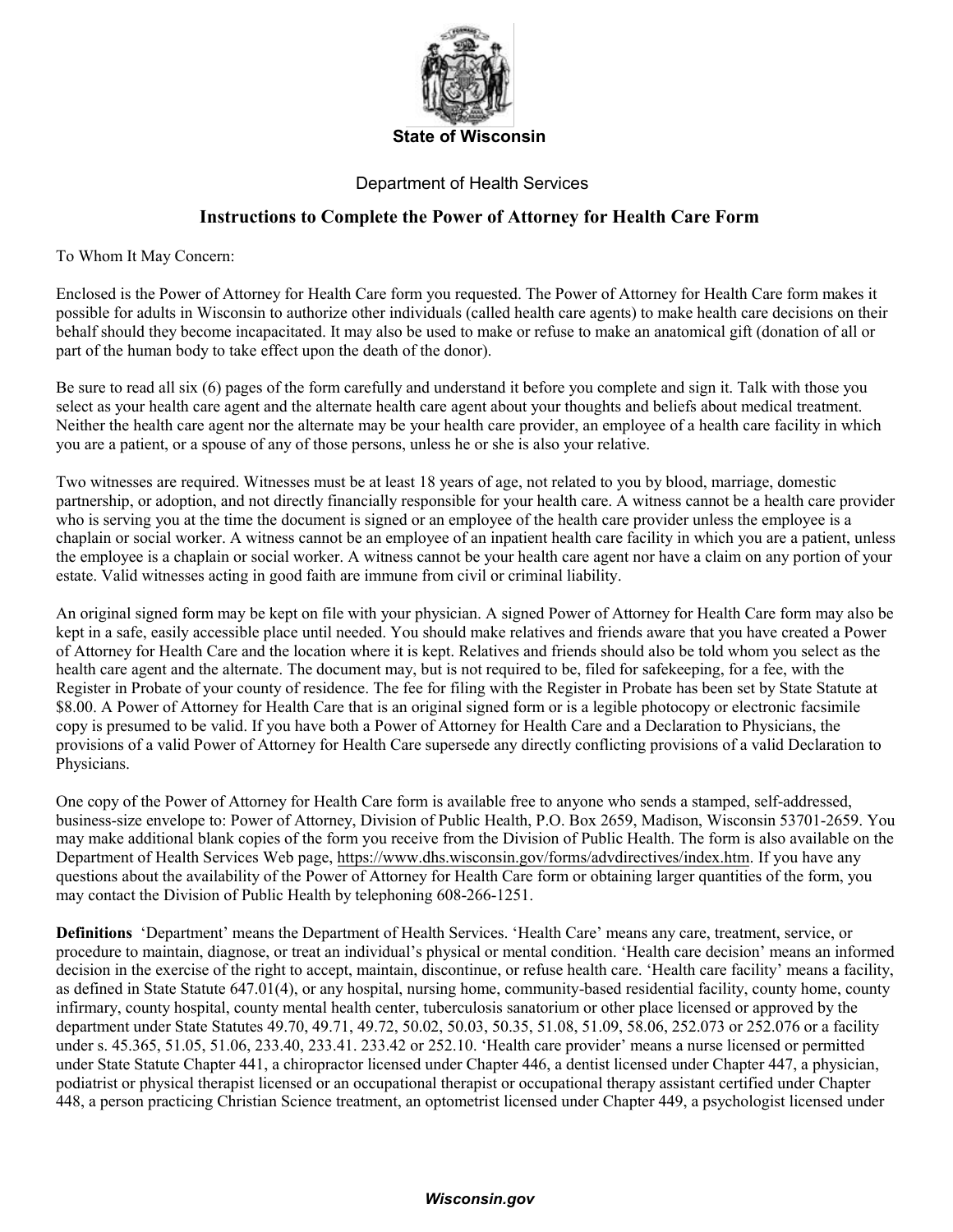Chapter 455, a partnership thereof, a corporation thereof that provides health care services, an operational cooperative sickness care plan organized under State Statute 185.981 to 185.985 that directly provides services through salaried employees in its own facility, or a home health agency, as defined in State Statute 50.49 (1) (a). 'Incapacity' means the inability to receive and evaluate information effectively or to communicate decisions to such an extent that the individual lacks the capacity to manage his or her health care decisions. 'Feeding tube' means a medical tube through which nutrition or hydration is administered into the vein, stomach, nose, mouth or other body opening of the declarant.

**Who may sign a Power of Attorney for Health Care?** An individual who is of sound mind and has attained age 18 may voluntarily execute a Power of Attorney for Health Care. An individual for whom an adjudication of incompetence and appointment of a guardian of the person is in effect under State Statute Chapter 54 is presumed not to be of sound mind.

**Procedure for signing a Power of Attorney for Health Care** The principal (person creating the Power of Attorney for Health Care) and the witnesses all must sign the form at the same time.

**When does it take effect?** Unless otherwise specified in the Power of Attorney for Health Care instrument (form), an individual's Power of Attorney for Health Care takes effect upon a finding of incapacity by 2 physicians, as defined in State Statute 448.01 (5), or one physician and one licensed psychologist, as defined in State Statute.455.01 (4), who personally examine the principal and sign a statement specifying that the principal has incapacity. Mere old age, eccentricity, or physical disability, either singly or together, is insufficient to make a finding of incapacity. Neither of the individuals who make a finding of incapacity may be a relative of the principal nor have knowledge that he or she is entitled to or has a claim on any portion of the principal's estate. A copy of the statement, if made, shall be appended to the Power of Attorney for Health Care instrument.

**Revocation** A principal may revoke his or her Power of Attorney for Health Care and invalidate the Power of Attorney for Health Care instrument at any time by doing any of the following: canceling, defacing, obliterating, burning, tearing or otherwise destroying the Power of Attorney for Health Care instrument or directing another in the presence of the principal to so destroy the Power of Attorney for Health Care instrument; executing a statement, in writing, that is signed and dated by the principal, expressing the principal's intent to revoke the Power of Attorney for Health Care; verbally expressing the principal's intent to revoke the Power of Attorney for Health Care in the presence of 2 witnesses; or, executing a subsequent Power of Attorney for Health Care instrument. The principal's health care provider shall, upon notification of revocation of the principal's Power of Attorney for Health Care instrument, record in the principal's medical record the time, date and place of the revocation and the time, date and place, if different, of the notification to the health care provider of the revocation.

**Immunities** No health care facility or health care provider may be charged with a crime, held civilly liable, or charged with unprofessional conduct for any of the following: certifying incapacity under State Statute 155.05 (2), if the certification is made in good faith based on a thorough examination of the principal; failing to comply with a Power of Attorney for Health Care instrument or the decision of a health care agent, except that failure of a physician to comply constitutes unprofessional conduct if the physician refuses or fails to make a good faith attempt to transfer the principal to another physician who will comply; complying, in the absence of actual knowledge of a revocation, with the terms of a Power of Attorney for Health Care instrument that is in compliance with Chapter 155; complying with the decision of a health care agent that is made under a Power of Attorney for Health Care that is in compliance with Chapter 155; acting contrary to or failing to act on a revocation of a Power of Attorney for Health Care, unless the health care facility or health care provider has actual knowledge of the revocation; or, failing to obtain the health care decision for a principal from the principal's health care agent, if the health care facility or health care provider has made a reasonable attempt to contact the health care agent and obtain the decision but has been unable to do so. No health care agent may be charged with a crime or held civilly liable for making a decision in good faith under a Power of Attorney for Health Care instrument that is in compliance with Chapter 155. No health care agent who is not the spouse of the principal may be held personally liable for any goods or services purchased or contracted for under a Power of Attorney for Health Care instrument.

**General provisions** The making of a health care decision on behalf of a principal under the principal's Power of Attorney for Health Care instrument does not, for any purpose, constitute suicide. No individual may be required to execute a Power of Attorney for Health Care as a condition for receipt of health care or admission to a health care facility. No insurer may refuse to pay for goods or services covered under a principal's insurance policy solely because the decision to use the goods or services was made by the principal's health care agent.

#### **Important:**

**You must keep pages 1-6 of the form together as your executed document. Copies distributed to health care providers, etc. must include pages 1 - 6.**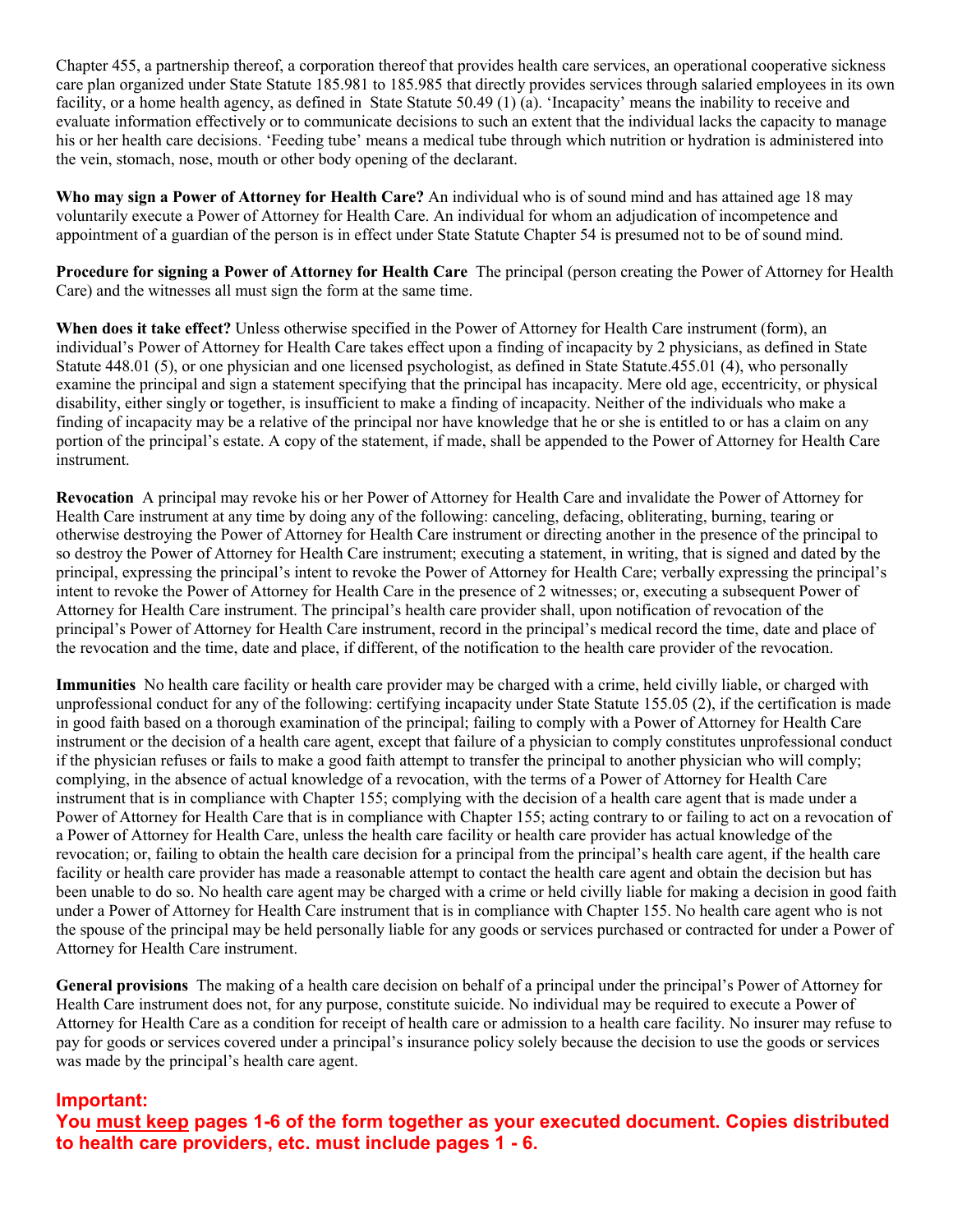## **POWER OF ATTORNEY FOR HEALTH CARE DOCUMENT NOTICE TO PERSON MAKING THIS DOCUMENT**

**You have the right to make decisions about your health care. No health care may be given to you over your objection, and necessary health care may not be stopped or withheld if you object.** 

**Because your health care providers in some cases may not have had the opportunity to establish a longterm relationship with you, they are often unfamiliar with your beliefs and values and the details of your family relationships. This poses a problem if you become physically or mentally unable to make decisions about your health care.** 

**In order to avoid this problem, you may sign this legal document to specify the person whom you want to make health care decisions for you if you are unable to make those decisions personally. That person is known as your health care agent. You should take some time to discuss your thoughts and beliefs about medical treatment with the person or persons whom you have specified. You may state in this document any types of health care that you do or do not desire, and you may limit the authority of your health care agent. If your health care agent is unaware of your desires with respect to a particular health care decision, he or she is required to determine what would be in your best interests in making the decision.** 

**This is an important legal document. It gives your agent broad powers to make health care decisions for you. It revokes any prior power of attorney for health care that you may have made. If you wish to change your power of attorney for health care, you may revoke this document at any time by destroying it, by directing another person to destroy it in your presence, by signing a written and dated statement or by stating that it is revoked in the presence of two witnesses. If you revoke, you should notify your agent, health care provider(s), and any other person(s) to whom you have given a copy. If your agent is your spouse or your domestic partner and your marriage is annulled or you are divorced or your domestic partnership is terminated after signing this document, the document is invalid.** 

**You may also use this document to make or refuse to make an anatomical gift upon your death. If you use this document to make or refuse to make an anatomical gift, this document revokes any prior record of gift that you may have made. You may revoke or change any anatomical gift that you make by this document by crossing out the anatomical gifts provision in this document.** 

**Do not sign this document unless you clearly understand it. It is suggested that you keep the original of this document on file with your physician.**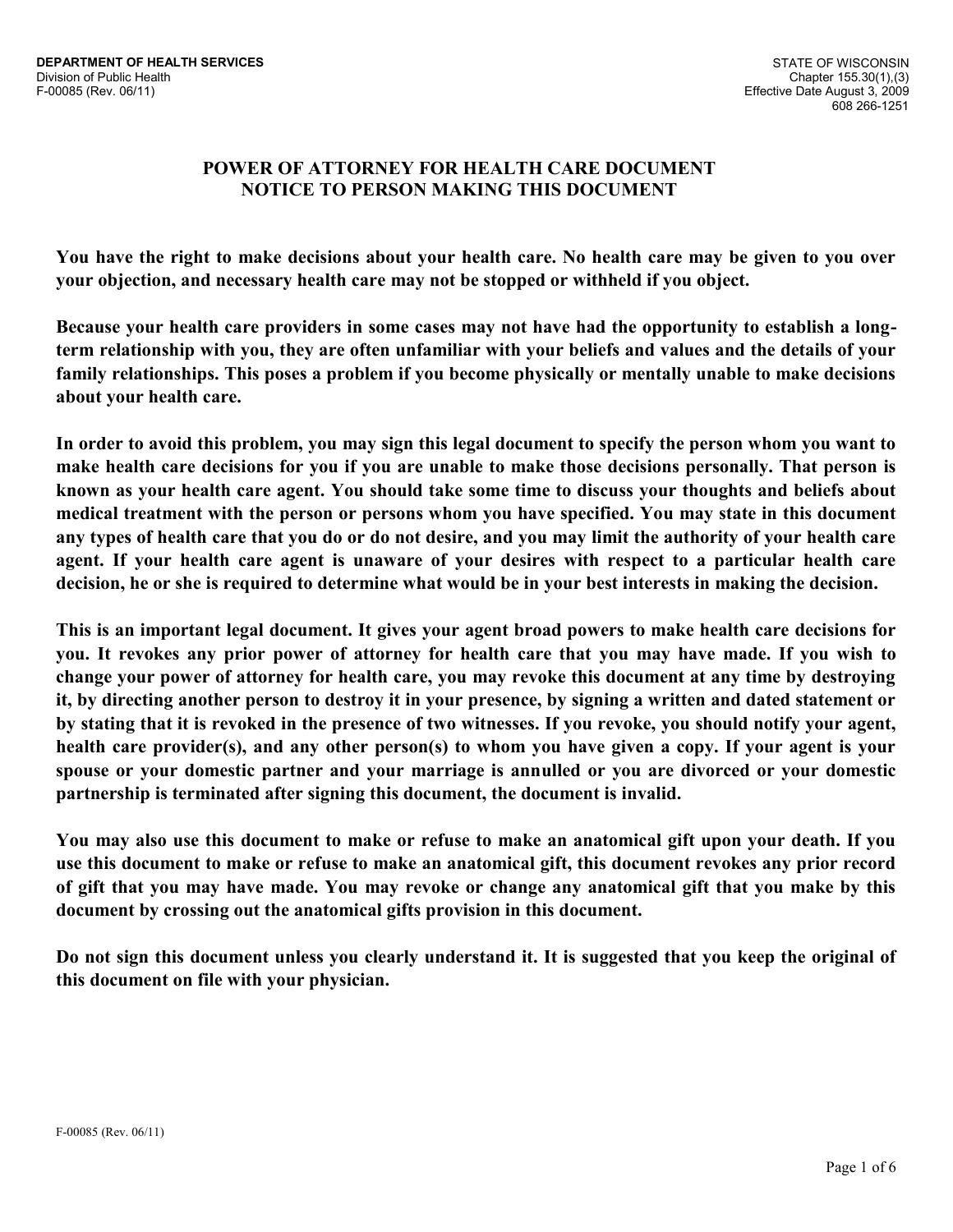#### **POWER OF ATTORNEY FOR HEALTH CARE**

| Document made this | dav of | (month). | vear |
|--------------------|--------|----------|------|
|--------------------|--------|----------|------|

## **CREATION OF POWER OF ATTORNEY FOR HEALTH CARE**

I,

(print name, address, and date of birth), being of sound mind, intend by this document to create a power of attorney for health care. My executing this power of attorney for health care is voluntary. Despite the creation of this power of attorney for health care, I expect to be fully informed about and allowed to participate in any health care decision for me, to the extent that I am able. For the purposes of this document, "health care decision" means an informed decision to accept, maintain, discontinue, or refuse any care, treatment, service, or procedure to maintain, diagnose, or treat my physical or mental condition.

In addition, I may, by this document, specify my wishes with respect to making an anatomical gift upon my death.

### **DESIGNATION OF HEALTH CARE AGENT**

If I am no longer able to make health care decisions for myself, due to my incapacity, I hereby designate and the state of the state of the state of the state of the state of the state of the state of the state of the state of the state of the state of the state of the state of the state of the state of the st

print name, address and telephone number) to be my health care agent for the purpose of making health care decisions on my behalf. If he or she is ever unable or unwilling to do so, I

hereby designate

(print name, address and telephone number) to be my alternate health care agent for the purpose of making health care decisions on my behalf. Neither my health care agent nor my alternate health care agent whom I have designated is my health care provider, an employee of my health care provider, an employee of a health care facility in which I am a patient or a spouse of any of those persons, unless he or she is also my relative. For purposes of this document, "incapacity" exists if 2 physicians or a physician and a psychologist who have personally examined me sign a statement that specifically expresses their opinion that I have a condition that means that I am unable to receive and evaluate information effectively or to communicate decisions to such an extent that I lack the capacity to manage my health care decisions. A copy of that statement must be attached to this document.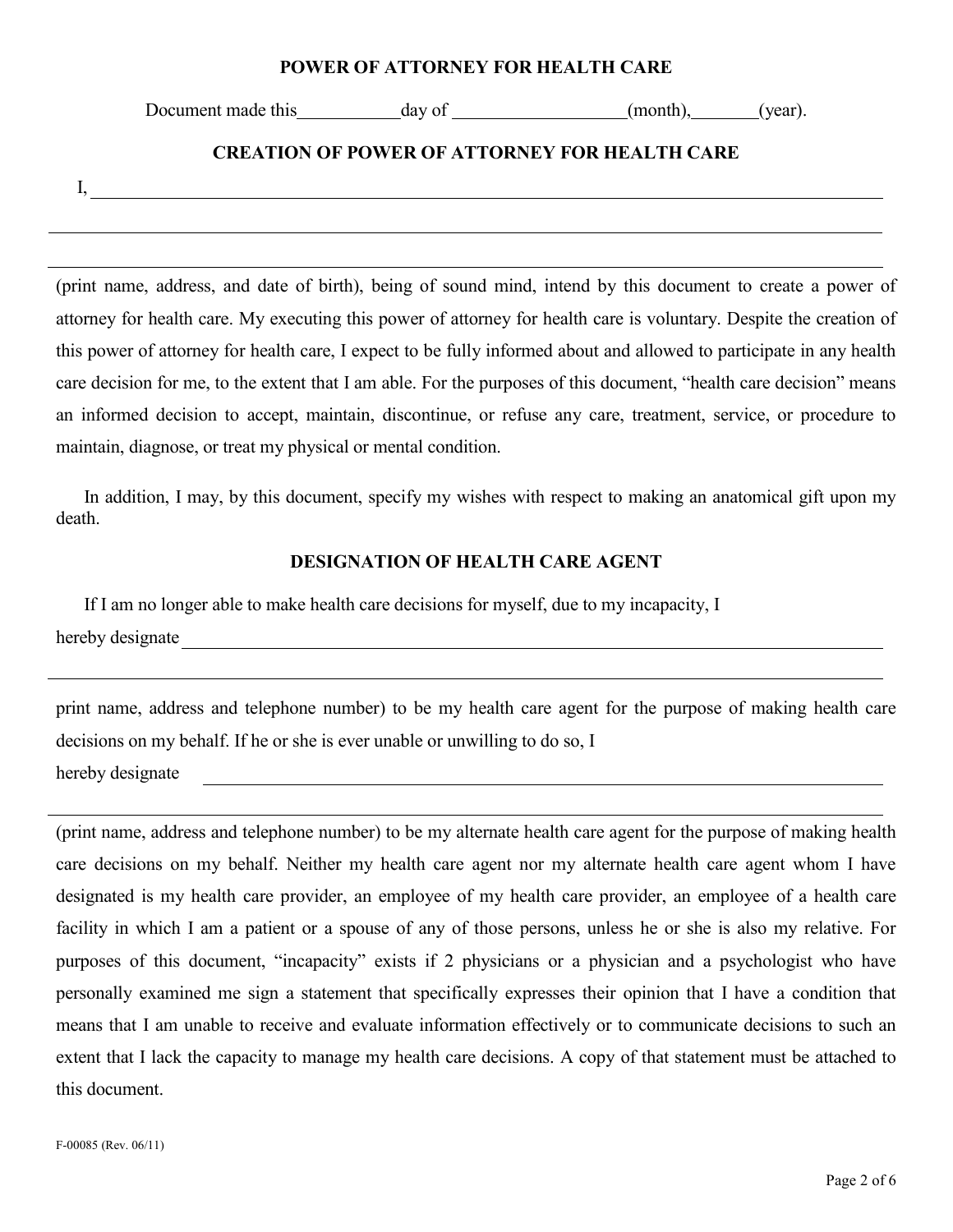#### **GENERAL STATEMENT OF AUTHORITY GRANTED**

 Unless I have specified otherwise in this document, if I ever have incapacity I instruct my health care provider to obtain the health care decision of my health care agent, if I need treatment, for all of my health care and treatment. I have discussed my desires thoroughly with my health care agent and believe that he or she understands my philosophy regarding the health care decisions I would make if I were able. I desire that my wishes be carried out through the authority given to my health care agent under this document.

 If I am unable, due to my incapacity, to make a health care decision, my health care agent is instructed to make the health care decision for me, but my health care agent should try to discuss with me any specific proposed health care if I am able to communicate in any manner, including by blinking my eyes. If this communication cannot be made, my health care agent shall base his or her decision on any health care choices that I have expressed prior to the time of the decision. If I have not expressed a health care choice about the health care in question and communication cannot be made, my health care agent shall base his or her health care decision on what he or she believes to be in my best interest.

#### **LIMITATIONS ON MENTAL HEALTH TREATMENT**

 My health care agent may not admit or commit me on an inpatient basis to an institution for mental diseases, an intermediate care facility for the persons with mental retardation, a state treatment facility, or a treatment facility. My health care agent may not consent to experimental mental health research or psychosurgery, electroconvulsive treatment or drastic mental health treatment procedures for me.

#### **ADMISSION TO NURSING HOMES OR COMMUNITY-BASED RESIDENTIAL FACILITIES**

 My health care agent may admit me to a nursing home or community-based residential facility for short-term stays for recuperative care or respite care.

 If I have checked "Yes" to the following, my health care agent may admit me for a purpose other than recuperative care or respite care, but if I have checked "No" to the following, my health care agent may not so admit me:

1. A nursing home  $\Box$  Yes  $\Box$  No

2. A community-based residential facility -  $\Box$  Yes  $\Box$  No

 If I have not checked either "Yes" or "No" immediately above, my health care agent may admit me only for short-term stays for recuperative care or respite care.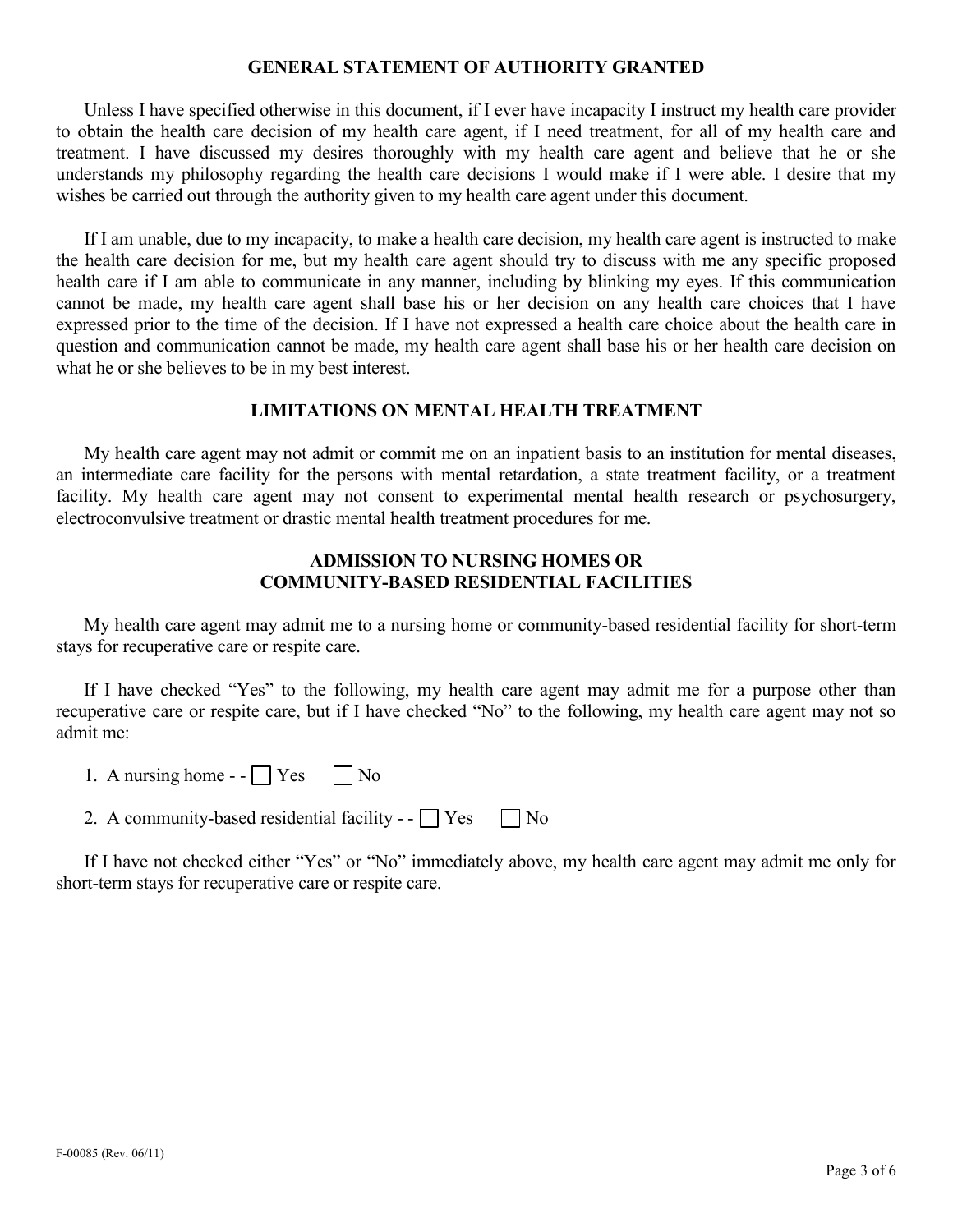#### **PROVISION OF FEEDING TUBE**

 If I have checked "Yes" to the following, my health care agent may have a feeding tube withheld or withdrawn from me, unless my physician has advised that, in his or her professional judgment, this will cause me pain or will reduce my comfort. If I have checked "No" to the following, my health care agent may not have a feeding tube withheld or withdrawn from me.

 My health care agent may not have orally ingested nutrition or hydration withheld or withdrawn from me unless provision of the nutrition or hydration is medically contraindicated.

Withhold or withdraw a feeding tube  $\text{-}$   $\Box$  Yes  $\Box$  No

 If I have not checked either "Yes" or "No" immediately above, my health care agent may not have a feeding tube withdrawn from me.

#### **HEALTH CARE DECISIONS FOR PREGNANT WOMEN**

 If I have checked "Yes" to the following, my health care agent may make health care decisions for me even if my agent knows I am pregnant. If I have checked "No" to the following, my health care agent may not make health care decisions for me if my health care agent knows I am pregnant.

Health care decision if I am pregnant  $\Box$  Yes  $\Box$  No

 If I have not checked either "Yes" or "No" immediately above, my health care agent may not make health care decisions for me if my health care agent knows I am pregnant.

### **STATEMENT OF DESIRES, SPECIAL PROVISIONS OR LIMITATIONS**

 In exercising authority under this document, my health care agent shall act consistently with my following stated desires, if any, and is subject to any special provisions or limitations that I specify. The following are any specific desires, provisions or limitations that I wish to state (add more items if needed):

## **INSPECTION AND DISCLOSURE OF INFORMATION RELATING TO MY PHYSICAL OR MENTAL HEALTH**

Subject to any limitations in this document, my health care agent has the authority to do all of the following:

(a) Request, review, and receive any information, oral or written, regarding my physical or mental health, including medical and hospital records.

(b) Execute on my behalf any documents that may be required in order to obtain this information.

(c) Consent to the disclosure of this information.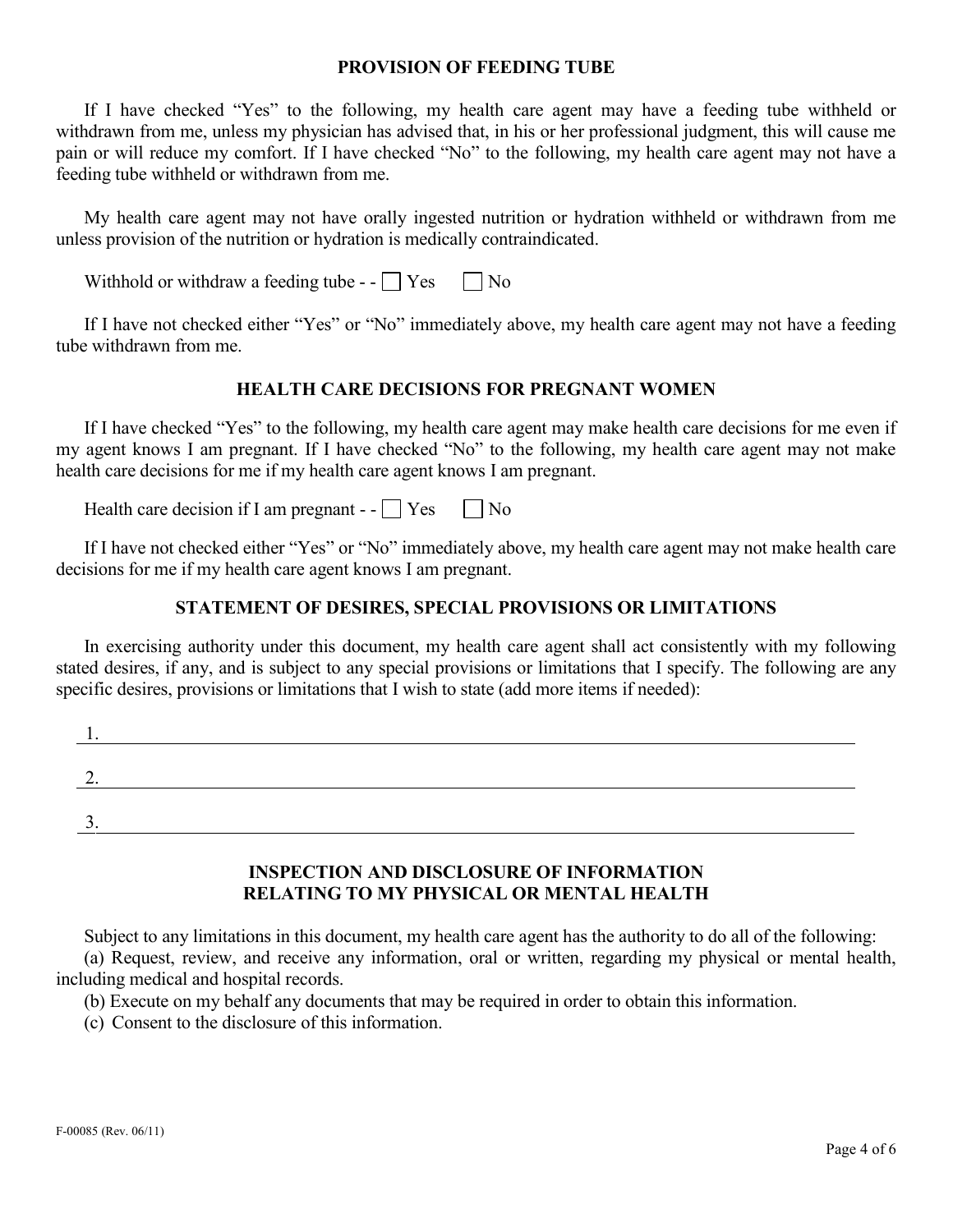# **(The principal and the witnesses all must sign the document at the same time.) SIGNATURE OF PRINCIPAL**

(Person creating the Power of Attorney for Health Care)

Signature Date

 (The signing of this document by the principal revokes all previous powers of attorney for health care documents.)

#### **STATEMENT OF WITNESSES**

 I know the principal personally and I believe him or her to be of sound mind and at least 18 years of age. I believe that his or her execution of this power of attorney for health care is voluntary. I am at least 18 years of age, am not related to the principal by blood, marriage, domestic partnership, or adoption, and am not directly financially responsible for the principal's health care. I am not a health care provider who is serving the principal at this time, an employee of the health care provider, other than a chaplain or a social worker, or an employee, other than a chaplain or a social worker, of an inpatient health care facility in which the declarant is a patient. I am not the principal's health care agent. To the best of my knowledge, I am not entitled to and do not have a claim on the principal's estate.

| Witness Number 1                                                             |                                                                                                                                                                                                                                |
|------------------------------------------------------------------------------|--------------------------------------------------------------------------------------------------------------------------------------------------------------------------------------------------------------------------------|
| (Print) Name                                                                 | Date                                                                                                                                                                                                                           |
|                                                                              |                                                                                                                                                                                                                                |
| Signature                                                                    |                                                                                                                                                                                                                                |
| Witness Number 2                                                             |                                                                                                                                                                                                                                |
| (Print) Name                                                                 | Date                                                                                                                                                                                                                           |
|                                                                              |                                                                                                                                                                                                                                |
|                                                                              |                                                                                                                                                                                                                                |
|                                                                              | STATEMENT OF HEALTH CARE AGENT AND ALTERNATE HEALTH CARE AGENT                                                                                                                                                                 |
| I understand that                                                            | (name of                                                                                                                                                                                                                       |
| found to have incapacity and unable to make health care decisions himself or | principal) has designated me to be his or her health care agent or alternate health care agent if he or she is ever                                                                                                            |
|                                                                              |                                                                                                                                                                                                                                |
|                                                                              | herself<br>discussed his or her desires regarding health care decisions with me.<br>discussed his or her desires regarding health care decisions with me.                                                                      |
| Agent's Signature                                                            |                                                                                                                                                                                                                                |
|                                                                              | Address and the contract of the contract of the contract of the contract of the contract of the contract of the contract of the contract of the contract of the contract of the contract of the contract of the contract of th |
|                                                                              | Alternate's Signature                                                                                                                                                                                                          |
| Address<br><u> 1980 - Johann Stoff, fransk politik (d. 1980)</u>             |                                                                                                                                                                                                                                |